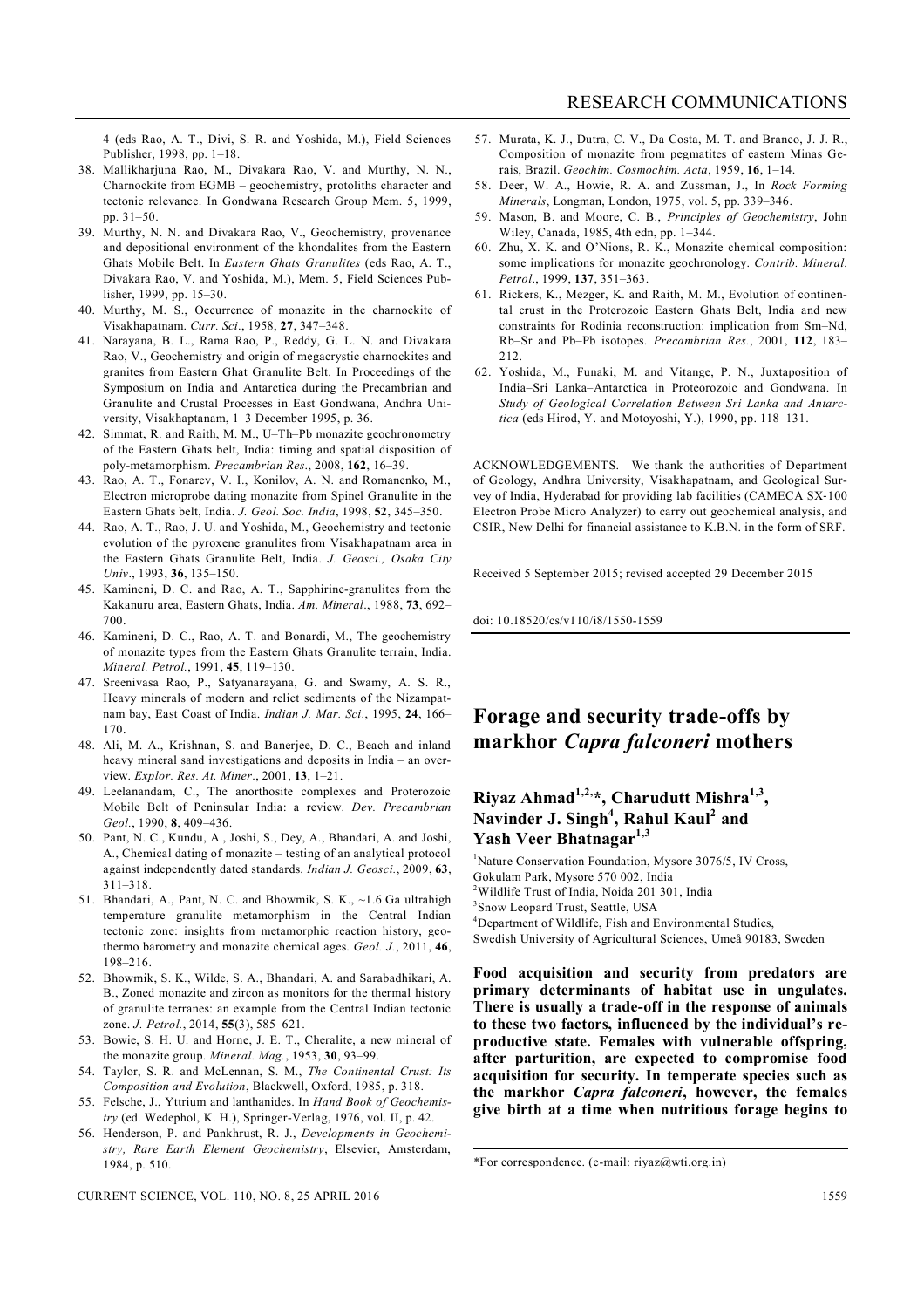**become available after the long lean period of winter. The need to access quality forage in spring should, therefore, be significant even for new mothers, making the issue of female habitat choice particularly interesting and important to understand. We assessed habitat use patterns of the Pirpanjal markhor during the winter and parturition periods, to examine the response of markhor females to contrasting pressures of forage acquisition and neonate security. Markhor were observed during morning and evening hours along trails and vantage points in the Limber Wildlife Sanctuary, western Himalaya, India. Vegetation abundance and quality were assessed. Principal Components Analyses revealed that during winter, as expected, access to forage was the primary factor influencing habitat choice by female markhor. Following parturition, however, despite the low availability of quality forage throughout the preceding winter, markhor mothers predominantly used secure areas with steep slopes closer to cliffs, even though they were poorer in forage availability. Our results underscore the importance of neonate security in determining habitat use of markhor and the causes of low productivity of this population.**

**Keywords:** Forage, habitat use, Kashmir, Markhor, mountain ungulates, parturition, security, trade-off.

MOST ungulate species have coevolved with their predators<sup>1</sup>. The pressures of food acquisition and security from predators are often opposing, and the resultant trade-offs in ungulate habitat use have been well documented $2^{-8}$ . Many studies have shown that predation in ungulates determines their habitat use<sup>2,9</sup>. Predation by wolf, for example, has been reported to play an important role in the habitat selection by elk *Cervus elaphus*, which forces them to reduce use of preferred habitats due to higher predation risks<sup>4,10</sup>. Ungulates, therefore, may use habitats that are safe from predators even if the forage quality or/and quantity is low. Such trade-off, however, may vary with the individual's reproductive state and across age and sex.

Female ungulates are especially constrained by the physiological and forage demands of reproduction $11$  on the one hand and vulnerability of young on the other<sup>2,3,8</sup>. This may compel females to trade-off between these two important constraints. Bighorn *Ovis canadensis* ewes are reported to select lambing sites with high security and low forage availability<sup>5</sup>. This trade-off between forage and predation risk has been reported in many other ungulates $12$  and is also considered one of the major causes for sexual segregation<sup>12</sup>.

Temperate environments are characterized by temporal variability in the availability and quality of resources $13$ . In summer, resources are abundant but in winter, they are very limited<sup>13</sup>. Seasonal changes in habitat use are thus expected with changes in resource availability and quality. Being the lean season, forage availability during win-

ter also depends on snow cover and snow depth $14$ . Winter is the period when the offspring are relatively large, often having been born the previous spring, and the females are often in gestation with relatively greater energy demands<sup>15</sup>. The dynamics of habitat choice by females in winter and subsequent parturition is, therefore, particularly interesting. While in winter, females are expected to maximize intake of limited forage, their habitat use following parturition, is likely to be determined by the balance of the contrasting need to maximize neonate security with that of acquiring much needed forage. We studied how females in seasonal temperate ungulates respond to this conundrum by studying habitat use in the markhor *Capra falconeri* during two contrasting periods: parturition, when forage is abundant but females have vulnerable offspring, and winter, when forage is limited but their offspring are weaned.

The study was carried out in the Limber Wildlife Sanctuary in Kajinag Range, western Himalayas, Baramulla district of Jammu and Kashmir, India (Figure 1) during the years 2006–2007. The sanctuary covering *c.* 40 sq. km is mountainous, encompassing an altitudinal gradient of *c.* 2000–3900 m interspersed by cliffs and rocky outcrops. It is a temperate system, with cold winters and warm summers, with a temperature range of  $-10$ to  $+30^{\circ}$ C. Precipitation is mainly in the form of snow in winter and rains in March with occasional showers during summer. Four distinct seasons can be classified during a year: winter (December to February) with very low temperatures and snow covering most of the area, spring (March to May) when temperatures begin to rise and sprout appears at lower elevations, summer (June to August) when temperatures rise further and the area contains abundant forage and receives some monsoon showers. During autumn (September to November) senescence sets in plants. Late spring (May end) and early summer (first half of June) are the parturition period of markhor $^{16}$ .

Vegetation is dominated by coniferous forests of kail-*Pinus wallichiana*, fir *Abies pindrow*, spruce *Picea smithiana*, and deodar *Cedrus deodara*. Birch *Betula utilis* forests occur near the tree line in combination with fir and kail, whereas the other broad leaf forests are mainly confined to areas along nullahs (hill streams). The subalpine area is dominated by juniper scrub *Juniperus squamata*.

Markhor is a medium sized, sexually dimorphic mountain ungulate. It exhibits sexual segregation, which is very prominent during summer<sup>16</sup> (parturition and lactation period)*.* Parturition occurs in late spring and early summer (mid-May to mid-June) when forage availability starts increasing after a lean winter. The potential predators of markhor are common leopard *Panthera pardus*, yellow-throated martin *Martes flavigula* and golden eagle *Aquila chrysaetos*. Sightings and indirect evidences such as pug marks, scrapes, scats, etc. of these predators have been recorded in our study area. Other wild ungulates in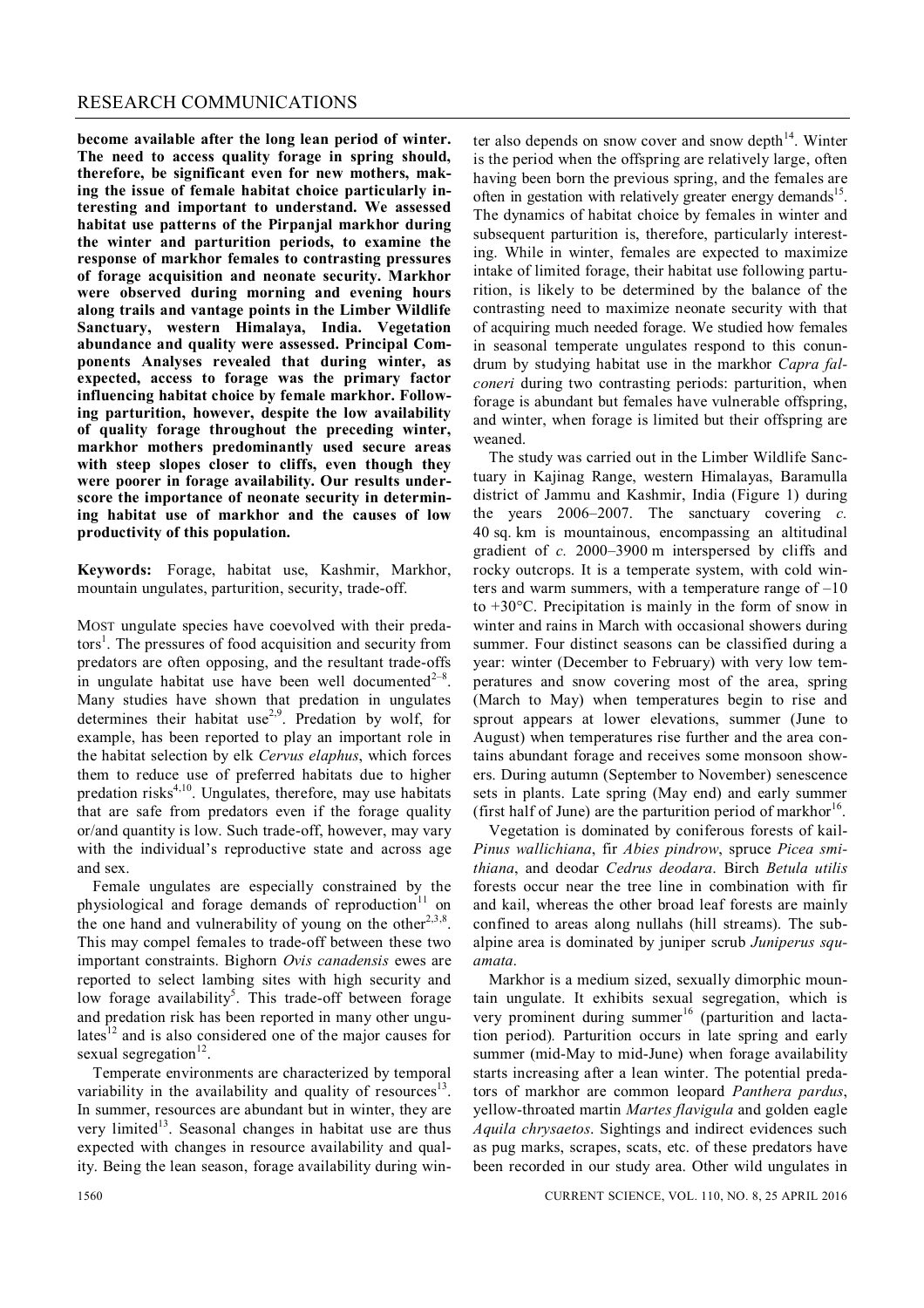

**Figure 1.** Map of the study area in the Limber Wildlife Sanctuary, Kajinag, Kashmir, India.

the area include Kashmir musk deer *Moschus leucogaster* and goral *Nemorhaedus goral*.

About 7000 sheep and goats belonging to migratory *Bakkarwals* and local *Chopans* use the study area between June and September<sup>17</sup>. Livestock is an important source of income for the local people and the primary source of income for *Bakkarwals.*

We collected data on habitat selection by female markhor for parturition (and lactation) (May 2006–August 2006) and winter (December 2006–January 2007) periods. Observations were made on markhor groups with the aid of  $8 \times 40$  binoculars and  $15-45x$  spotting scopes along predetermined trails  $(n = 12)$  and vantage points  $(n=6)$  selected to extensively cover the study site. The observations along trails were made for *c.* 3 h during early mornings and evenings and for *c.* 40 min at each vantage point. These observations were repeated three times each during the winter and parturition periods. All the sightings were marked on  $1:50,000$  topographic maps with elevation contour interval of 40 m. The time and date of all the sightings and age-sex of the groups were also recorded along with the following variables: vegetation type (open conifer, moderate conifer, dense conifer, broad leaf, riparian scrub, sub-alpine scrub, alpine meadows), vegetation cover (ground cover, shrub cover), slope, aspect, altitude, shortest (straight line) distance from escape terrain (cliffs). The vegetation variables (type and cover), snow cover and distance from escape terrain were visually estimated. Topographic variables, altitude, aspect were recorded through global positioning

systems (GPS, Garmin Inc.). The topographic variable, aspect was classified into north (N, NW), south (S, SE), east (E, NE) and west (W, SW) for analysis.

Capra uses cliff and steep slopes to escape predators<sup>7</sup>. We used proximity to cliffs and the steepness of slope as measures of security. For forage availability, we quantified ground cover (grass and herbs) and shrub cover through line intercept and point intercept sampling respectively, on and around cliffs (20 plots) and 50– 300 m away from cliffs (23 plots). For each plot the slope, terrain type, altitude and aspect were also recorded. At each plot, five 10 m lines were placed parallel to each other, 2.5 m apart. For point intercept sampling, we recorded the item on the ground at 30 cm intervals yielding 33 points on each line and 165 points for each plot. In total we had 3300 points close to cliffs and 3795 points in areas away from cliffs. For line intercept sampling, we measured the length of the line touched by each shrub on the first, third and fifth line. Palatability of the recorded plants was ascertained from the direct observation and feeding signs of markhor, domestic sheep and goats and also the traditional knowledge of palatability obtained through interviews of 20 key informants, largely herders.

We performed Principal Component Analysis (PCA) of habitat use data to identify the significant variables that correlated best with the observed locations of female markhor. PCA identifies groups of interrelated variables and generates the principal components. The first component captures the highest amount of variation and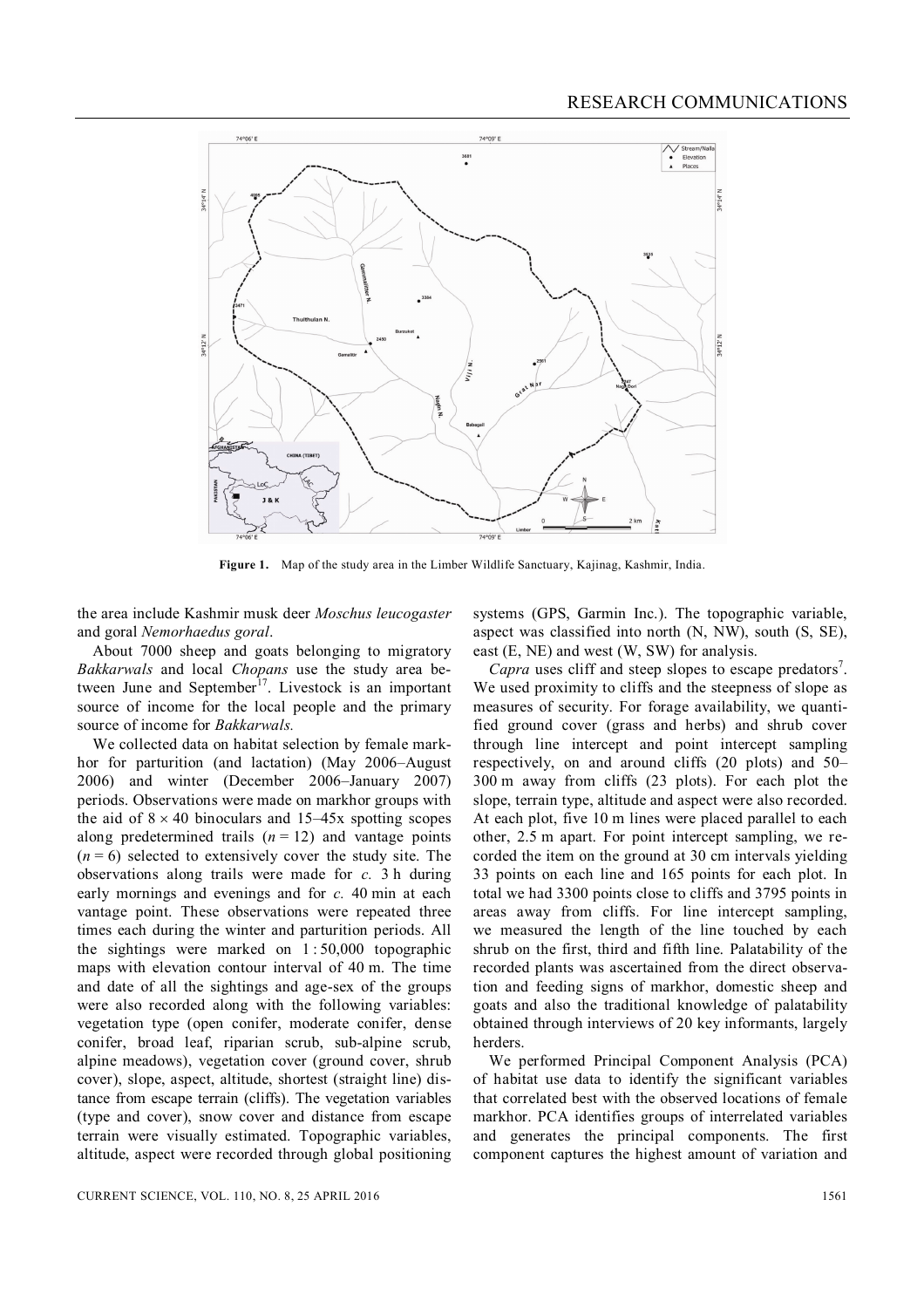successive components extract the maximum residual variation. Distance to cliff (m), slope  $(\degree)$ , tree cover  $(\%)$ , shrub cover  $(\%)$ , ground cover  $(\%)$ , snow cover  $(\%)$  were used in PCA.

We observed 143 female markhor groups which included 49 in winter and 94 during parturition. The first three components of PCA explained 66% of variation in the data. Component 1 reflected a security axis, with distance to cliff, elevation and snow cover being the important variables loaded on *X-*axis (Table 1). Components 2 and 3 reflect forage availability, with shrub, ground and tree cover being the important variables loaded on *Y*-axis.

Perusal of the PC scores (Figure 2) showed that markhor females used a gradient of elevation, tree cover and shrub cover categories during both periods, but were clearly confined to areas offering greater security (steeper areas closer to escape terrain) during the parturition period. In winter, female markhor appeared to use a variety of habitats along both axes, including areas farther away from the cliffs, on gradual slopes and with higher shrub and ground cover. Habitat use during parturition appeared to be associated with security whereas winter habitat use seemed to be more associated with forage availability (high shrub and ground cover) as revealed by the PC scores along the two axes.

As distance to cliff, elevation, slope and vegetation cover were revealed to be important factors governing seasonal use by markhor (Figure 2), we studied their individual contributions (Table 2). Most of the sightings were very close to cliffs (0–30 m; 93.6%) and merely 1% was farther than 60 m during parturition. In winter, the use of areas farther than 60 m from cliffs increased to 36% (Table 2). Majority of the sightings (77%) of markhor were in rugged terrain (cliffs, interspersed rocky slopes and broken) during parturition while, in winter, it came down to half (53%). During parturition 90% of sightings were on the steeper slopes  $(>=40^{\circ})$ , whereas in winter this reduced to 33%, and the use of more gentle slopes (<40 degrees) increased to 67%. This indicates the importance of security during summer when females give

**Table 1.** Principal component analysis of the variables describing Markhor locations in Limber wildlife sanctuary (WLS), Kashmir, India. The table shows the varimax rotated factor scores of the first three Principal Components Axes. Distance to escape terrain which relates to the security, is loaded on the first component whereas the shrub and ground cover designating the forage cover is loaded as 2nd and 3rd components respectively

| Variable                   | PC1      | PC2      | PC3      |  |
|----------------------------|----------|----------|----------|--|
| Distance to escape terrain | 0.868    | 0.058    | 0.109    |  |
| Elevation                  | 0.643    | 0.523    | 0.078    |  |
| Snow cover (Sqrt)          | 0.626    | $-0.042$ | $-0.509$ |  |
| Slope                      | $-0.509$ | 0.517    | 0.154    |  |
| Tree cover (Sqrt)          | 0.084    | 0.744    | 0.098    |  |
| Ground cover (Sqrt)        | 0.055    | 0.003    | 0.905    |  |
| Shrub cover (Sqrt)         | $-0.046$ | $-0.657$ | 0.402    |  |

birth and are lactating. Female markhor primarily used the mid-elevations (2700–3000 m) during both parturition (78%) and winter (46%), but the use of the lowest elevations (<2700 m) increased during winter (from 21% in birthing to 38% in winter). In summer the higher elevations (>3000 m) were not used at all, but their use in winter constituted 14%. Most of these differences were statistically significant (Table 2). Areas away from cliffs had higher ground cover (58.1%) than areas on and close to cliffs (41.9%). Similarly, the cover of palatable species was higher (78.4%) in areas farther from cliffs than in areas closer to cliffs  $(61.2\%; t = -4.279; P < 0.001)$  but the difference in unpalatable cover was not significant  $(t = -1.506; P \le 0.140)$ . Barren cover (rock and soil) was much higher in areas which are on and close to cliffs.

Our observations on female markhor indicate that habitat use was predominantly associated with security during parturition period, despite the fact that parturition follows a long winter of lean resource availability. On the other hand, during winter, their habitat use, expectedly, was determined by forage availability. The parturition sites of markhor are in cliffs, interspersed with trees and caves providing cover for young ones from predators, inclement weather and disturbance from livestock herders. However, we found that the palatable forage availability/abundance was significantly lower in these markhor parturition sites



**Figure 2.** Ordination of female markhor habitat use during parturition and winter. PC1 represents a 'security' axis with increasing distance to escape terrain (DtEt), elevation (Elev) and snow cover (snow), while the PC2 represents a forage axis with declining shrub cover (SC) and increasing tree cover (TC). The female markhor strictly used areas very close to cliffs during parturition, whereas in winter, they also used areas away from cliffs. See table 1 for PC scores or variables.

1562 CURRENT SCIENCE, VOL. 110, NO. 8, 25 APRIL 2016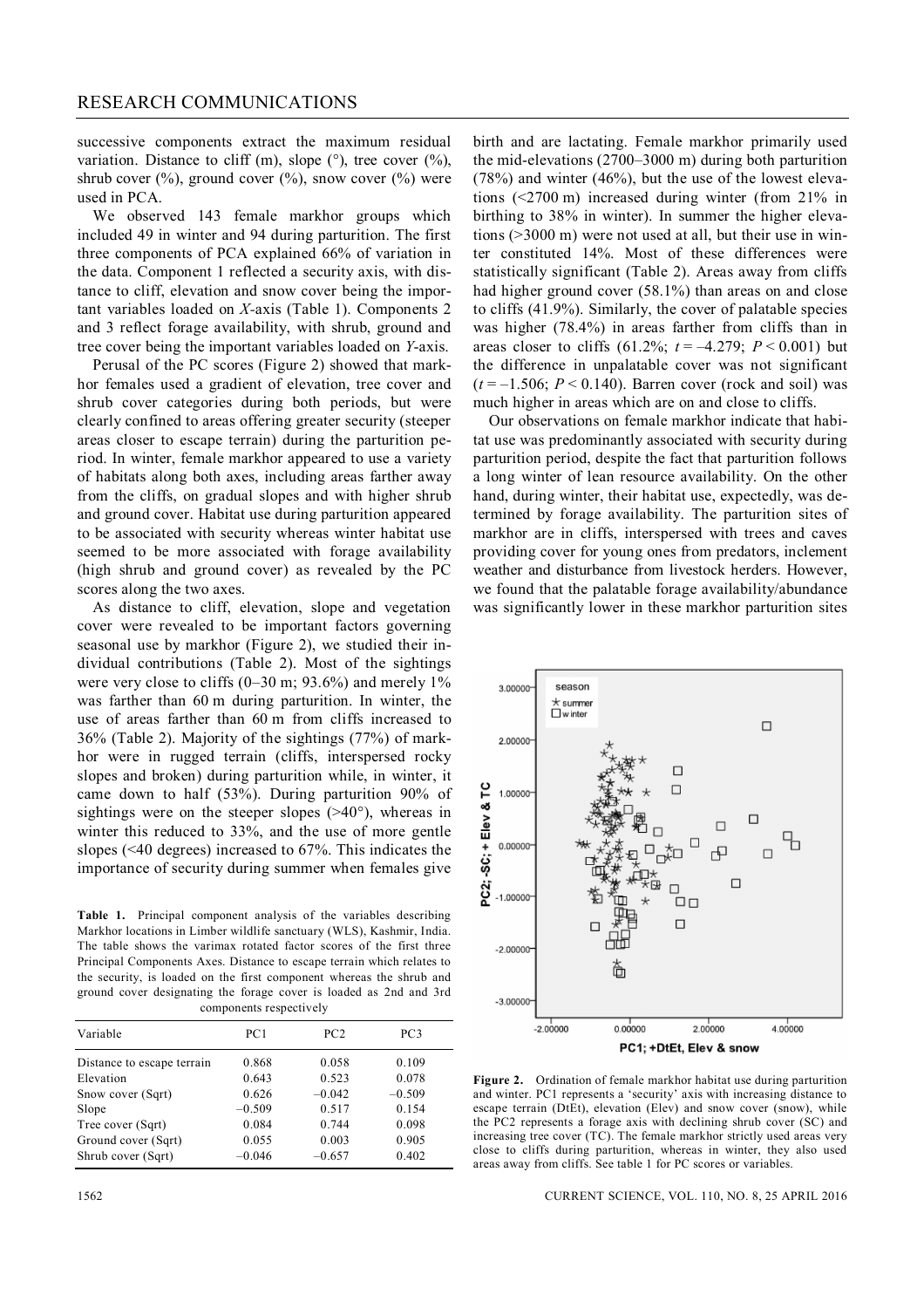(on and around cliffs) than in areas away from cliffs. Safer areas often have less forage availability (abundance and/or quality) compared to risky ones<sup>18,19</sup> compelling the female parturient ungulates to compromise on forage abundance and/or quality for the security of their young<sup>20</sup> . Female alpine ibex *Capra ibex* provide evidence for such trade-offs, using grasslands with newly emergent vegetation in gentle slopes during pre-parturition and habitats with steep escape terrain during parturition to increase offspring security<sup>7</sup>.

In winter markhor females selected areas away from cliffs with relatively greater forage availability. Since the offspring are larger and weaned during this period, and the forage availability (quality and quantity) is generally low, forage availability becomes the primary determinant of habitat use. As a result, markhor females tend to move wider for exploiting areas with forage even if they are less secure, hence compromising on safety for forage acquisition.

Interestingly, our results show that female markhors did not use the elevation zone above 3000 m during parturition and lactation period (summer), despite our

**Table 2.** Proportionate use of the important habitat and vegetation variables by markhor females during the two periods of parturition (May–August) and winter (December–January) Limber WLS

|                       | Parturition $(\% )$ | Winter $(\% )$ |          |           |
|-----------------------|---------------------|----------------|----------|-----------|
| Variables             | $N = 94$            | $N = 49$       | $\chi^2$ | $P$ value |
| Distance to $ET^*(m)$ |                     |                | 46.21    | 0.0001    |
| $0 - 30$              | 93.6                | 52.9           |          |           |
| $30 - 60$             | 5.4                 | 10.2           |          |           |
| $>60$                 | 1.1                 | 36.6           |          |           |
| Elevation (m)         |                     |                | 43.315   | 0.0001    |
| 2400-2700             | 21.2                | 38.6           |          |           |
| 2701-3000             | 78.8                | 46.4           |          |           |
| 3000-3300             | $\mathbf{0}$        | 14.1           |          |           |
| Slope (deg)           |                     |                | 84.775   | 0.0001    |
| $20 - 40$             | 9.6                 | 67.2           |          |           |
| $40 - 60$             | 46.8                | 30.5           |          |           |
| >60                   | 43.6                | 2.0            |          |           |
| Tree cover $(\% )$    |                     |                | 12.872   | 0.005     |
| $\theta$              | 25.3                | 50.8           |          |           |
| $1 - 30$              | 54.8                | 29.3           |          |           |
| $31 - 60$             | 18                  | 16.9           |          |           |
| >60                   | 2.1                 | 3.0            |          |           |
| Shrub cover $(\% )$   |                     |                | 4.295    | 0.0116    |
| $0 - 20$              | 74.4                | 85.7           |          |           |
| $20 - 40$             | 20.2                | 10.2           |          |           |
| $40 - 60$             | 5.4                 | 4.0            |          |           |
| Ground cover $(\% )$  |                     |                | 26.276   | 0.0001    |
| $0 - 40$              | 17.1                | 32.5           |          |           |
| $41 - 80$             | 52.1                | 63.2           |          |           |
| > 80                  | 30.8                | 4.1            |          |           |
| Snow cover $(\%$ )    |                     |                | 36.2     | 0.0001    |
| $\Omega$              | 100                 | 69.2           |          |           |
| $1 - 30$              | $\mathbf{0}$        | 15.3           |          |           |
| $31 - 60$             | $\mathbf{0}$        | 12.3           |          |           |
| >60                   | $\mathbf{0}$        | 3              |          |           |

\*ET, Escape terrain.

CURRENT SCIENCE, VOL. 110, NO. 8, 25 APRIL 2016 1563

expectations to the contrary. During parturition and lactation period, the higher elevation zones have younger and more nutritious forage, and we had expected the females to use them disproportionately after a prolonged preceding period of lean forage access. It appears that the presence of livestock in higher altitudes during the postparturition period prevented markhor females from using higher elevations. This is reinforced by our observation that 14% of our markhor sightings were in this zone during winter when there is no livestock in the study area. The use of sub-optimal habitats by wild ungulates in presence of livestock has been reported from other studies also<sup>21,22</sup>. It therefore appears that while winter is the period of lean forage availability, female markhor are prevented from accessing areas with nutritious forage even post-winter. This is likely to affect their reproductive performance as forage limitation imposed by high level of livestock grazing has been reported to negatively affect the population performance of mountain ungulates<sup>23</sup>. Indeed, we have recorded a relatively low ratio of kids to adult female markhor (60 : 100) during repeated population surveys in our study area, compared to the 102 : 100 kids to adult female ratio of markhor population in Pakistan<sup>24</sup>. Our study suggests that protection of key parturition sites from livestock grazing and other disturbance, and livestock grazing management of markhor habitat especially at higher elevations during summer months will be key to increasing the productivity of this endangered population.

Markhor females are trying to prioritize the habitat use to increase their reproductive success by using secure areas during parturition and compromising on forage. They do the opposite during winter. But the presence of livestock during the parturition and lactation period does have negative impact. The parturition sites and summer habitats of female markhor should be released from livestock grazing at least during these periods to increase the productivity of this markhor population.

- 3. Bleich, V. C., Bowyer, R. T. and Wehausen, J. W., Sexual segregation in mountain sheep: resources or predation? *Wildl. Monogr*., 1997, **134**, 1–50.
- 4. Creel, S., Winnie, J., Maxwell, B., Hamlin, K. and Creel, M., Elk alter habitat selection as an anti-predator response to wolves. *Ecology*, 2008, **86**, 3387–3397.
- 5. Festa-Bianchet, M., Seasonal range selection in bighorn sheep: conflicts between forage quality, forage quantity, and predator avoidance. *Oecologia*, 1988, **75**, 580–586.
- 6. Pierce, B. M., Bowyer, R. T. and Bleich, V. C., Habitat selection by mule deer: forage benefits or risk of predation? *J. Wildl. Manage*., 2004, **68**, 533–541.
- 7. Villaret, J. C., Bon, R. and Rivet, A., Sexual segregation of habitat by the alpine ibex in the French Alps. *J. Mammal.*, 1997, **78**, 1273–1281.

<sup>1.</sup> Geist, V., On the relationship of social evolution and ecology in ungulates. *Am. Zool.*, 1974, **14**, 205–220.

<sup>2.</sup> Berger, J., Pregnancy incentives and predation constraints in habitat shifts: experimental and field evidence for wild bighorn sheep*. Anim. Behav.*, 1991, **41**, 66–77.